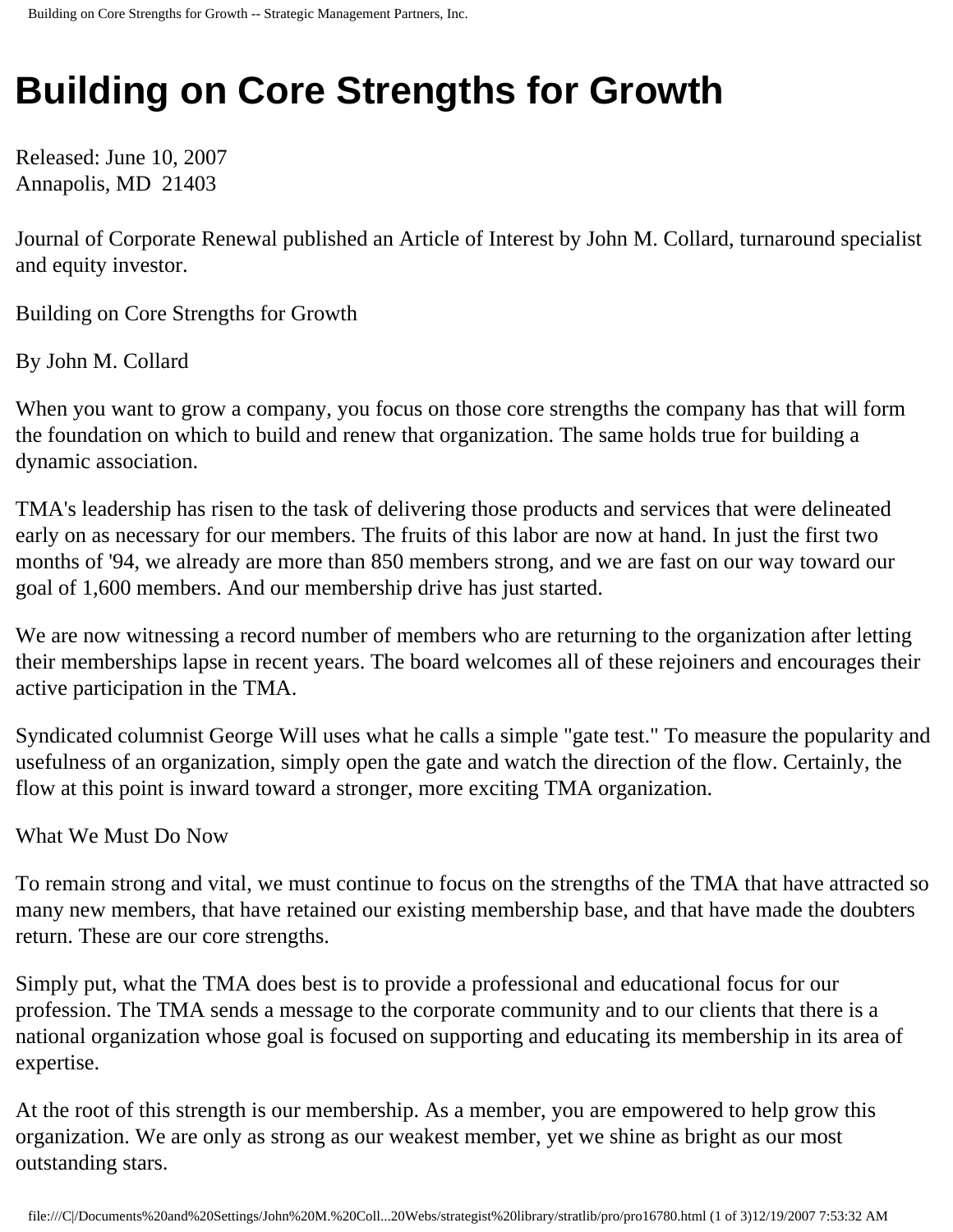When you bring together a multitude of disciplines: practitioners, consultants, lawyers, advisors and so on, you provide fertile ground for quality networking opportunities. Certainly there is at hand an exchange of knowledge in the structured form of education and in the informal passing of "war stories." And there is the exchange of leads through non-competitive member referrals.

For example, try sharing a client problem with a member from across the country (not your direct competitor) and you might be surprised at the cooperation or potential solution they offer. On a more formal basis, several chapters are starting or operating referral programs.

The experience level of the experts that comprise our membership is unparalleled in any other organization. If you, our members, will actively bring new participants to your local chapters and to the overall association, you will be surprised how it raises the quality of networking opportunities available.

One-fourth of our members have joined without the benefit of organized local forums. We are in the process of expanding the chapter network in the U.S. and abroad. We are targeting new chapters: Cleveland, Detroit, Charlotte, South Florida, St. Louis, Minneapolis, Denver, Pittsburgh, San Francisco, Mexico and Europe.

When you promote the corporate renewal profession, you promote your firm and livelihood as well. We are working in an economy that has more employment unrest than was witnessed during the Great Depression. There are a myriad of out-of-work white collar executives promoting themselves as consultants while they look for work What will give you, the dedicated corporate renewal practitioner, an advantage in gaining clients? If you promote the profession and the benefits available at the TMA, then you enhance your credibility in the eyes of those clients and increase the chances they will call you for help. We all share in the growing pains of a profession that has yet to truly establish itself. Imagine the benefits once we succeed.

When you participate in the certification process, you set a benchmark for your skills and services in your clients' eyes. Whether you are interested in becoming a certified turnaround professional, TMA offers a host of regional education courses that focus on renewal knowledge of all types to interested members.

When we continue to raise the corporate community's awareness of our organization, we expand the market for corporate renewal services, and as a result, all members benefit from the heightened awareness. TMA's leadership has been actively promoting the organization. We recently issued three press releases to news organizations across the country following the national conference. When you see the TMA mentioned in your local press, please share it by sending a copy to the national office. If you have ideas about how we can better increase our public relations effectiveness, please share them. Or better yet, get involved.

The future of the TMA is a function of your (our member's) involvement and the energy that you can, and will, bring to the TMA's growth effort.